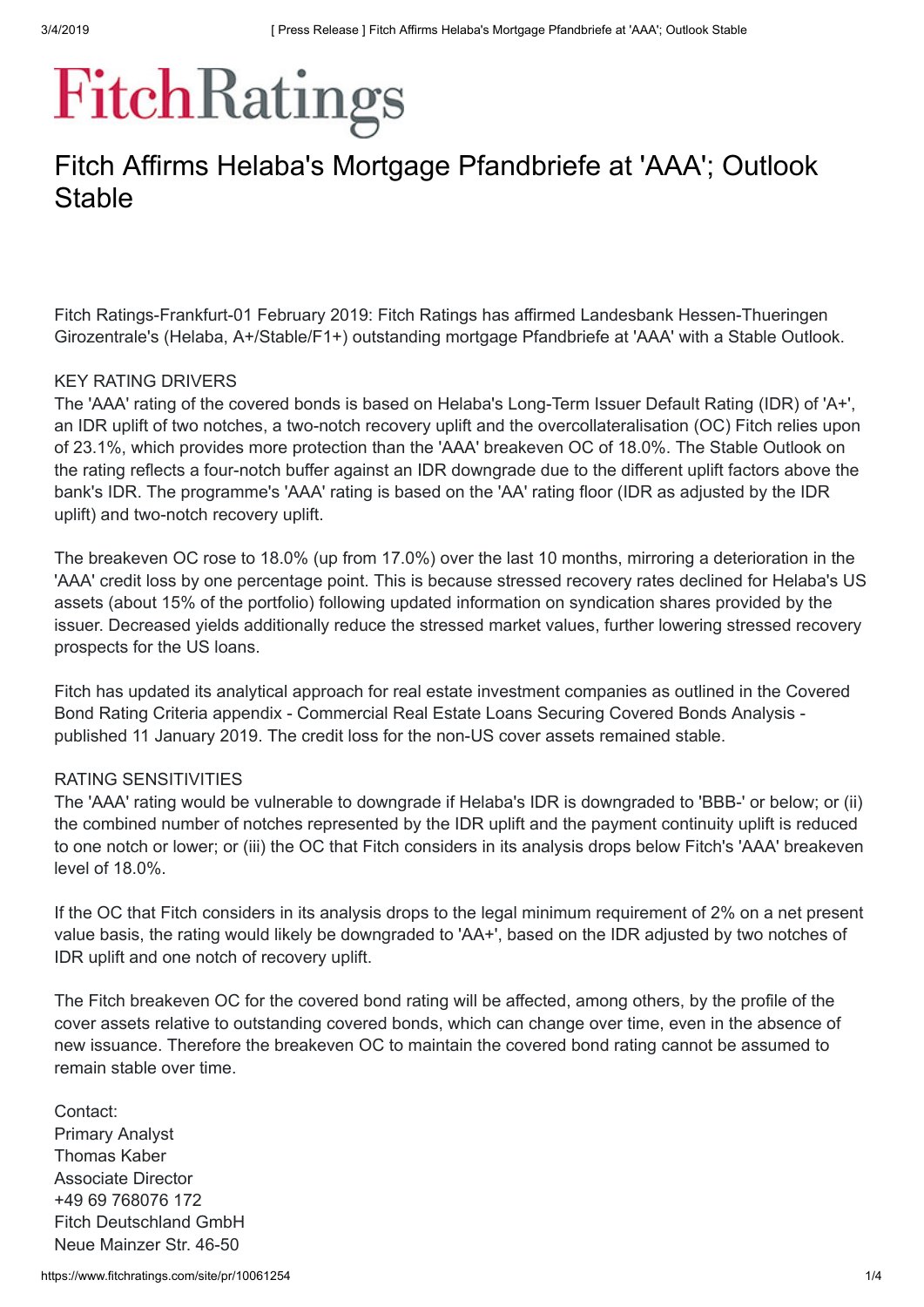D-60311 Frankfurt am Main

Secondary Analyst Olga Kashkina Analyst +49 69 7680 76 264

Committee Chairperson Rebecca Holter Senior Director +49 69 7680 76 261

Media Relations: Athos Larkou, London, Tel: +44 20 3530 1549, Email: [athos.larkou@thefitchgroup.com](mailto:athos.larkou@thefitchgroup.com)

Additional information is available on [www.fitchratings.com](https://www.fitchratings.com/) Applicable Criteria Bank Rating [Criteria](https://www.fitchratings.com/site/re/10044408) (pub. 12 Oct 2018) [Covered](https://www.fitchratings.com/site/re/10059083) Bonds Rating Criteria (pub. 11 Jan 2019) Fitch's Interest Rate Stress [Assumptions](https://www.fitchratings.com/site/re/10018863) for Structured Finance and Covered Bonds - Excel File (pub. 02 Feb 2018) Fitch's Foreign-Currency Stress Assumptions for Residual [Foreign-Exchange](https://www.fitchratings.com/site/re/10008156) Exposures in Covered Bonds and Structured Finance – Excel File (pub. 30 Oct 2017) SME Balance Sheet [Securitisation](https://www.fitchratings.com/site/re/10020825) Rating Criteria (pub. 23 Feb 2018) Structured Finance and Covered Bonds [Counterparty](https://www.fitchratings.com/site/re/10039504) Rating Criteria (pub. 01 Aug 2018) Structured Finance and Covered Bonds [Counterparty](https://www.fitchratings.com/site/re/10039505) Rating Criteria: Derivative Addendum (pub. 01 Aug 2018) [Structured](https://www.fitchratings.com/site/re/10047041) Finance and Covered Bonds Country Risk Rating Criteria (pub. 23 Oct 2018) [Structured](https://www.fitchratings.com/site/re/10018549) Finance and Covered Bonds Interest Rate Stresses Rating Criteria (pub. 02 Feb 2018) U.S. and Canadian [Multiborrower](https://www.fitchratings.com/site/re/10055371) CMBS Rating Criteria (pub. 21 Dec 2018)

Additional Disclosures [Dodd-Frank](https://www.fitchratings.com/site/dodd-frank-disclosure/10061254) Rating Information Disclosure Form [Solicitation](#page-3-0) Status [Endorsement](https://www.fitchratings.com/regulatory) Policy

ALL FITCH CREDIT RATINGS ARE SUBJECT TO CERTAIN LIMITATIONS AND DISCLAIMERS. PLEASE READ THESE LIMITATIONS AND DISCLAIMERS BY FOLLOWING THIS LINK: [HTTPS://WWW.FITCHRATINGS.COM/UNDERSTANDINGCREDITRATINGS](https://www.fitchratings.com/understandingcreditratings). IN ADDITION, RATING DEFINITIONS AND THE TERMS OF USE OF SUCH RATINGS ARE AVAILABLE ON THE AGENCY'S PUBLIC WEB SITE AT [WWW.FITCHRATINGS.COM](https://www.fitchratings.com/). PUBLISHED RATINGS, CRITERIA, AND METHODOLOGIES ARE AVAILABLE FROM THIS SITE AT ALL TIMES. FITCH'S CODE OF CONDUCT, CONFIDENTIALITY, CONFLICTS OF INTEREST, AFFILIATE FIREWALL, COMPLIANCE, AND OTHER RELEVANT POLICIES AND PROCEDURES ARE ALSO AVAILABLE FROM THE CODE OF CONDUCT SECTION OF THIS SITE. DIRECTORS AND SHAREHOLDERS RELEVANT INTERESTS ARE AVAILABLE AT [HTTPS://WWW.FITCHRATINGS.COM/SITE/REGULATORY](https://www.fitchratings.com/site/regulatory). FITCH MAY HAVE PROVIDED ANOTHER PERMISSIBLE SERVICE TO THE RATED ENTITY OR ITS RELATED THIRD PARTIES. DETAILS OF THIS SERVICE FOR RATINGS FOR WHICH THE LEAD ANALYST IS BASED IN AN EU-REGISTERED ENTITY CAN BE FOUND ON THE ENTITY SUMMARY PAGE FOR THIS ISSUER ON THE FITCH WEBSITE.

Copyright © 2019 by Fitch Ratings, Inc., Fitch Ratings Ltd. and its subsidiaries. 33 Whitehall Street, NY, NY 10004. Telephone: 1-800-753-4824, (212) 908-0500. Fax: (212) 480-4435. Reproduction or retransmission in whole or in part is prohibited except by permission. All rights reserved. In issuing and maintaining its ratings and in making other reports (including forecast information), Fitch relies on factual information it receives from issuers and underwriters and from other sources Fitch believes to be credible. Fitch conducts a reasonable investigation of the factual information relied upon by it in accordance with its ratings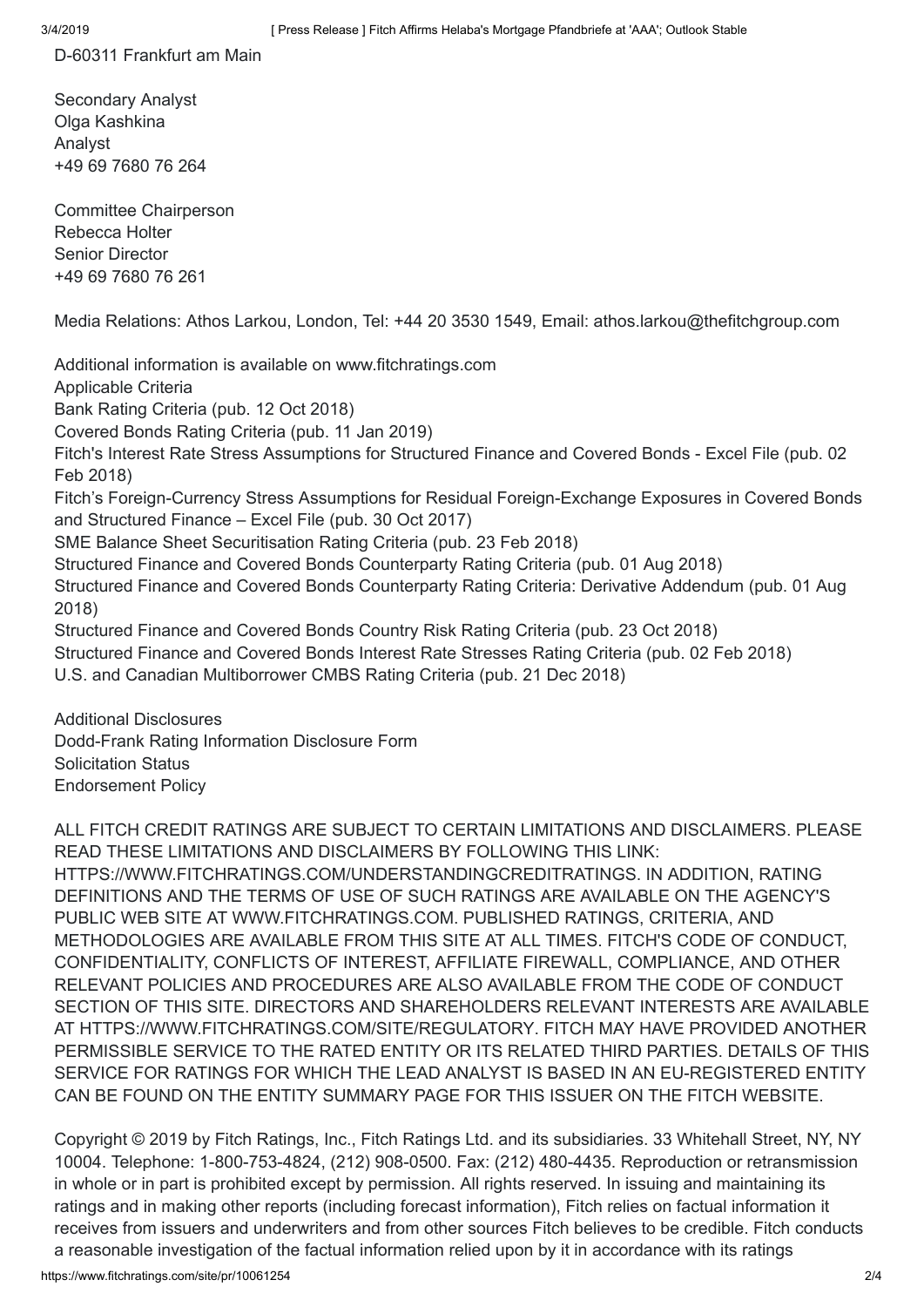#### 3/4/2019 [ Press Release ] Fitch Affirms Helaba's Mortgage Pfandbriefe at 'AAA'; Outlook Stable

methodology, and obtains reasonable verification of that information from independent sources, to the extent such sources are available for a given security or in a given jurisdiction. The manner of Fitch's factual investigation and the scope of the third-party verification it obtains will vary depending on the nature of the rated security and its issuer, the requirements and practices in the jurisdiction in which the rated security is offered and sold and/or the issuer is located, the availability and nature of relevant public information, access to the management of the issuer and its advisers, the availability of pre-existing third-party verifications such as audit reports, agreed-upon procedures letters, appraisals, actuarial reports, engineering reports, legal opinions and other reports provided by third parties, the availability of independent and competent third- party verification sources with respect to the particular security or in the particular jurisdiction of the issuer, and a variety of other factors. Users of Fitch's ratings and reports should understand that neither an enhanced factual investigation nor any third-party verification can ensure that all of the information Fitch relies on in connection with a rating or a report will be accurate and complete. Ultimately, the issuer and its advisers are responsible for the accuracy of the information they provide to Fitch and to the market in offering documents and other reports. In issuing its ratings and its reports, Fitch must rely on the work of experts, including independent auditors with respect to financial statements and attorneys with respect to legal and tax matters. Further, ratings and forecasts of financial and other information are inherently forward-looking and embody assumptions and predictions about future events that by their nature cannot be verified as facts. As a result, despite any verification of current facts, ratings and forecasts can be affected by future events or conditions that were not anticipated at the time a rating or forecast was issued or affirmed.

The information in this report is provided "as is" without any representation or warranty of any kind, and Fitch does not represent or warrant that the report or any of its contents will meet any of the requirements of a recipient of the report. A Fitch rating is an opinion as to the creditworthiness of a security. This opinion and reports made by Fitch are based on established criteria and methodologies that Fitch is continuously evaluating and updating. Therefore, ratings and reports are the collective work product of Fitch and no individual, or group of individuals, is solely responsible for a rating or a report. The rating does not address the risk of loss due to risks other than credit risk, unless such risk is specifically mentioned. Fitch is not engaged in the offer or sale of any security. All Fitch reports have shared authorship. Individuals identified in a Fitch report were involved in, but are not solely responsible for, the opinions stated therein. The individuals are named for contact purposes only. A report providing a Fitch rating is neither a prospectus nor a substitute for the information assembled, verified and presented to investors by the issuer and its agents in connection with the sale of the securities. Ratings may be changed or withdrawn at any time for any reason in the sole discretion of Fitch. Fitch does not provide investment advice of any sort. Ratings are not a recommendation to buy, sell, or hold any security. Ratings do not comment on the adequacy of market price, the suitability of any security for a particular investor, or the tax-exempt nature or taxability of payments made in respect to any security. Fitch receives fees from issuers, insurers, guarantors, other obligors, and underwriters for rating securities. Such fees generally vary from US\$1,000 to US\$750,000 (or the applicable currency equivalent) per issue. In certain cases, Fitch will rate all or a number of issues issued by a particular issuer, or insured or guaranteed by a particular insurer or guarantor, for a single annual fee. Such fees are expected to vary from US\$10,000 to US\$1,500,000 (or the applicable currency equivalent). The assignment, publication, or dissemination of a rating by Fitch shall not constitute a consent by Fitch to use its name as an expert in connection with any registration statement filed under the United States securities laws, the Financial Services and Markets Act of 2000 of the United Kingdom, or the securities laws of any particular jurisdiction. Due to the relative efficiency of electronic publishing and distribution, Fitch research may be available to electronic subscribers up to three days earlier than to print subscribers.

For Australia, New Zealand, Taiwan and South Korea only: Fitch Australia Pty Ltd holds an Australian financial services license (AFS license no. 337123) which authorizes it to provide credit ratings to wholesale clients only. Credit ratings information published by Fitch is not intended to be used by persons who are retail clients within the meaning of the Corporations Act 2001

Fitch Ratings, Inc. is registered with the U.S. Securities and Exchange Commission as a Nationally Recognized Statistical Rating Organization (the "NRSRO"). While certain of the NRSRO's credit rating subsidiaries are listed on Item 3 of Form NRSRO and as such are authorized to issue credit ratings on behalf of the NRSRO (see <https://www.fitchratings.com/site/regulatory>), other credit rating subsidiaries are not listed on Form NRSRO (the "non-NRSROs") and therefore credit ratings issued by those subsidiaries